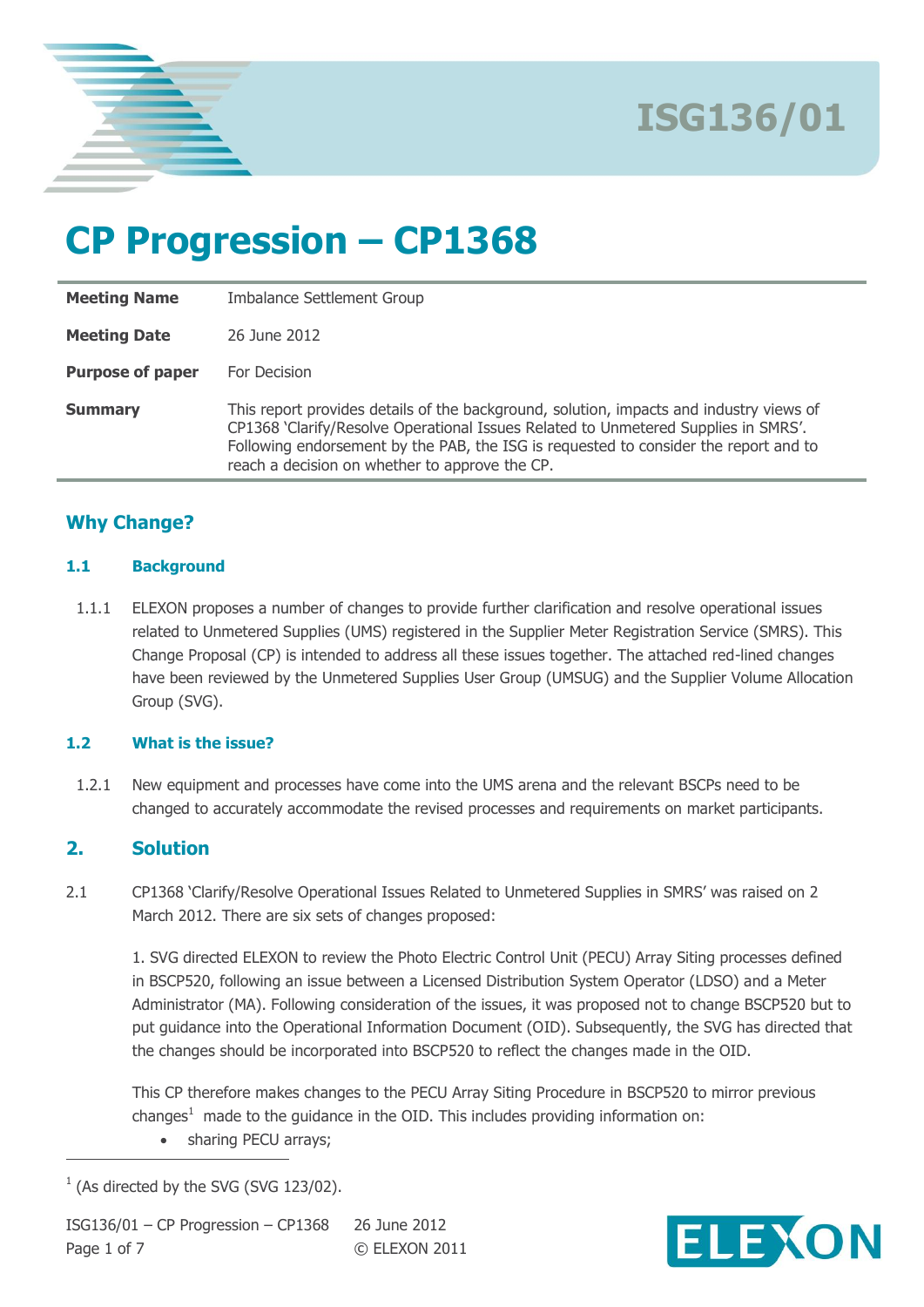



- determining the use of multiple or single PECU arrays; and
- appropriate research to inform the siting of PECU arrays.

The CP also introduces a mirror requirement in BSCP537 Appendix 1: Self Assessment Document (the SAD).

2. BSCP520 sections 3.1.8, 3.3.1.5 and 3.3.1.11 currently require Unmetered Supplies Operators (UMSOs) to send the P0068 EM Technical Details to Suppliers. Suppliers have indicated they have no interest in receiving this data, and therefore the UMSOs are no longer sending it to them. Consequently this is causing audit issues for UMSOs. This CP therefore removes the requirement from BSCP520.

3. Before changes were made to the validation rules that apply when registering UMSOs and MAs in SMRS (via CP1267<sup>2</sup>), where an MA did not have the same ID as the Meter Operator Agent (MOA), the MA was not recognised as a valid entry in the MOA field. This was rectified by the implementation of CP1267. However, in order to ensure that the Supplier properly populates this information in the SMRS, this CP requires Suppliers to send the D205 flow (Supplier initiated update of registration details) to the SMRS upon a change of MA.

4.  $CP1341<sup>3</sup>$  was raised to ensure that BSC Settlement arrangements would not prevent UMS customers achieving energy savings by using multi-level static dimming devices. In order for UMS customers to use multi-level static dimming devices CP1341 requires customers to undertake a number of steps. One such step is for the customer to provide the Charge Codes and Switch Regime information to the UMSO in its detailed inventory. The UMSO is then required to validate the UMS customer's inventory against ELEXON's website table of valid product/Charge Code/ballast/Switch Regime combinations, before making the appropriate Estimated Annual Consumption (EAC) calculation.

However, BSCP520 section 1.2.1 (q) only makes reference to the UMSO validating against the OID and 'associated' spreadsheets. Although the term 'associated' spreadsheets includes the Valid Dimming Combination spreadsheet, the UMSUG believes that the wording should be specific. This CP therefore amends the wording to explicitly state that UMSOs should validate static dimming devices against the Valid Dimming Combination spreadsheet.

5. BSCP520 currently specifies that the Equivalent Meter (EM) software should have the ability to produce and validate UMS data from the EM database for each Metering System Identifier (MSID) for each Settlement Day. MAs should also recalculate UMS data (from time to time as more accurate data becomes available) - for each MSID for each Settlement Day. CP1368 therefore mandates that this will occur. This requirement will also be mirrored in the SAD.

 $\overline{a}$ 



<sup>2</sup> Registration of UMSOs and MAs in SMRS

<sup>&</sup>lt;sup>3</sup> Unmetered Supplies: Accommodating Multi-Level Static Dimming Devices in Half-Hourly and Non-Half Hourly **Settlement**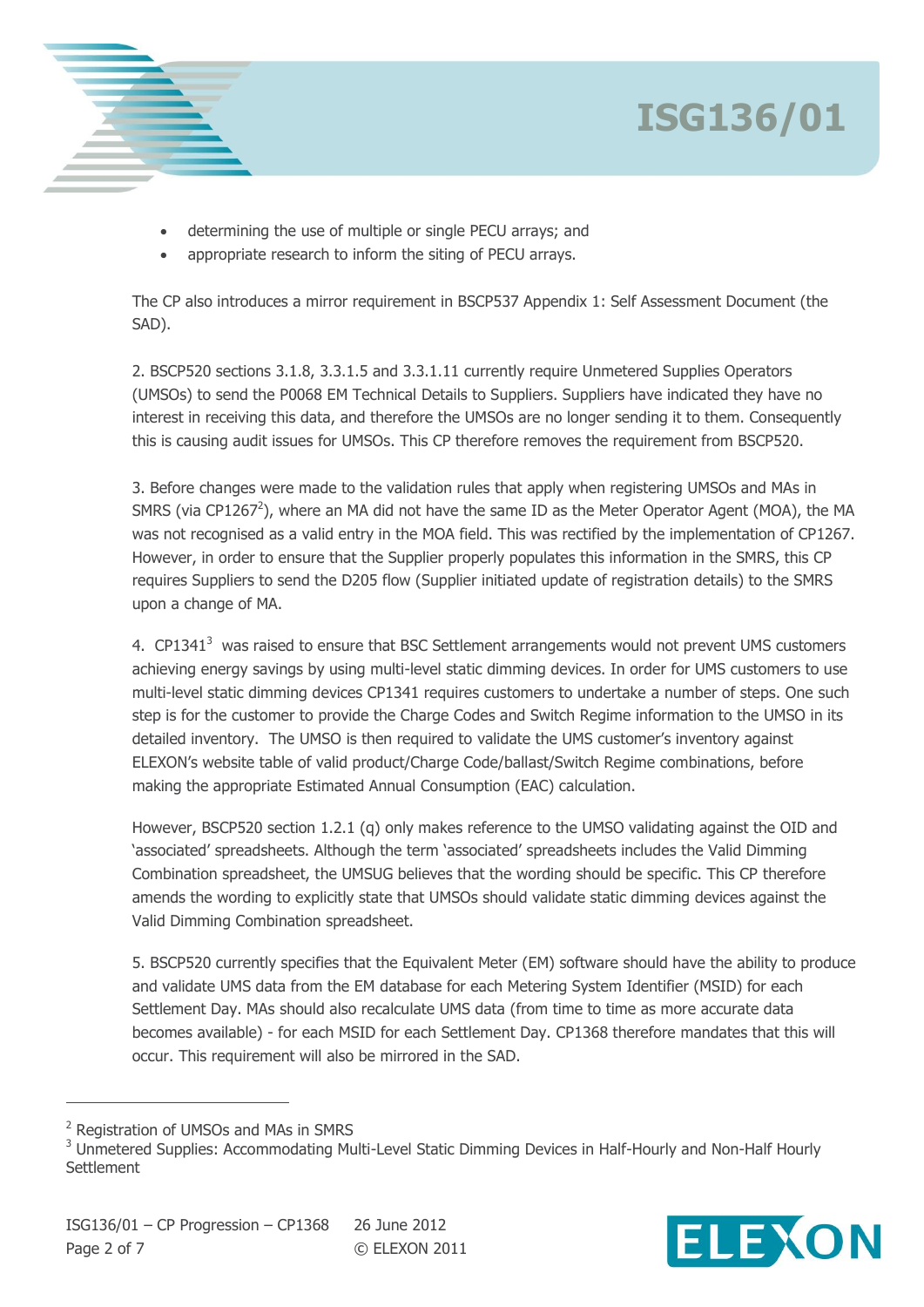6. 'Managing Unmetered Energy Street Lighting Inventories' (MUESLI) is a document endorsed by the ADEPT Lighting Group, ELEXON, the Energy Networks Association, the Institute of Lighting Professionals, the UK Lighting Board and the Local Government Technical Advisers Group as representing good practice in establishing, maintaining and auditing inventories for unmetered street lighting supplies. This CP aligns BSCP520 and the SAD with this document, and will allow the UMSO to review and adjust the customers' EACs following the results of an LDSO inventory audit.

### **3. Industry Views**

- 3.1 CP1368 was issued for participant Impact Assessment via CPC00709. We received seven responses of which all agreed with the change.
- 3.2 The breakdown of responses is shown in the following table and the full collated participant responses to CP1368 are available on the ELEXON website here (hyperlink to the published CPC responses).

| <b>Respondent Role</b>                                                              | <b>Respondent Support</b> |                |                |
|-------------------------------------------------------------------------------------|---------------------------|----------------|----------------|
|                                                                                     | <b>Yes</b>                | <b>No</b>      | <b>Neutral</b> |
| <b>LDSOs</b>                                                                        | 3                         | 0              | 0              |
| DC/DA/MOA                                                                           |                           | 0              | 0              |
| <b>Suppliers</b>                                                                    |                           | 0              | 0              |
| Mixed (i.e. two or more of Supplier, Generator, Trader, Party agent or Distributor) | 2                         | $\overline{0}$ | 0              |
| <b>Total</b>                                                                        |                           | 0              | 0              |

3.3 Respondents that commented on the change agreed that the CP better reflects current practice. However one respondent expressed concern about the lack of details around the adjustment of EACs and summary inventories to reflect audit results. The respondent believes the principle is sound but that greater clarity is required around the adjustment. ELEXON notes the respondent's concern and has explained that details of how the summary inventory will be used to calculate the EACs and how the correction factor will be applied to the summary inventory were deliberately not prescribed to allow UMSOs to agree how best to make the adjustment themselves (without being constrained by a mandated process). ELEXON suggested to the respondent that the best way to progress their concerns at this stage would be to seek guidance form the UMSUG. The respondent agreed with this approach.

#### **3.4 Comments on the Proposed Redlining**

| <b>Redline Comments</b> |                                           |                                                                                                                                                                                           |                                                                                                           |
|-------------------------|-------------------------------------------|-------------------------------------------------------------------------------------------------------------------------------------------------------------------------------------------|-----------------------------------------------------------------------------------------------------------|
| <b>Organisation</b>     | <b>Doc Name</b><br>and<br><b>Location</b> | <b>Comment</b>                                                                                                                                                                            | <b>ELEXON recommendation</b>                                                                              |
| ScottishPower           | <b>BSCP520</b><br>1.2.1(q)                | We recognise that the Valid Dimming Combination<br>spreadsheet is still in development phase and is<br>required to be in place by the proposed<br>implementation date of 1 November 2012. | The respondent has been<br>informed that the Valid<br>Dimming Combination<br>Spreadsheet is published and |

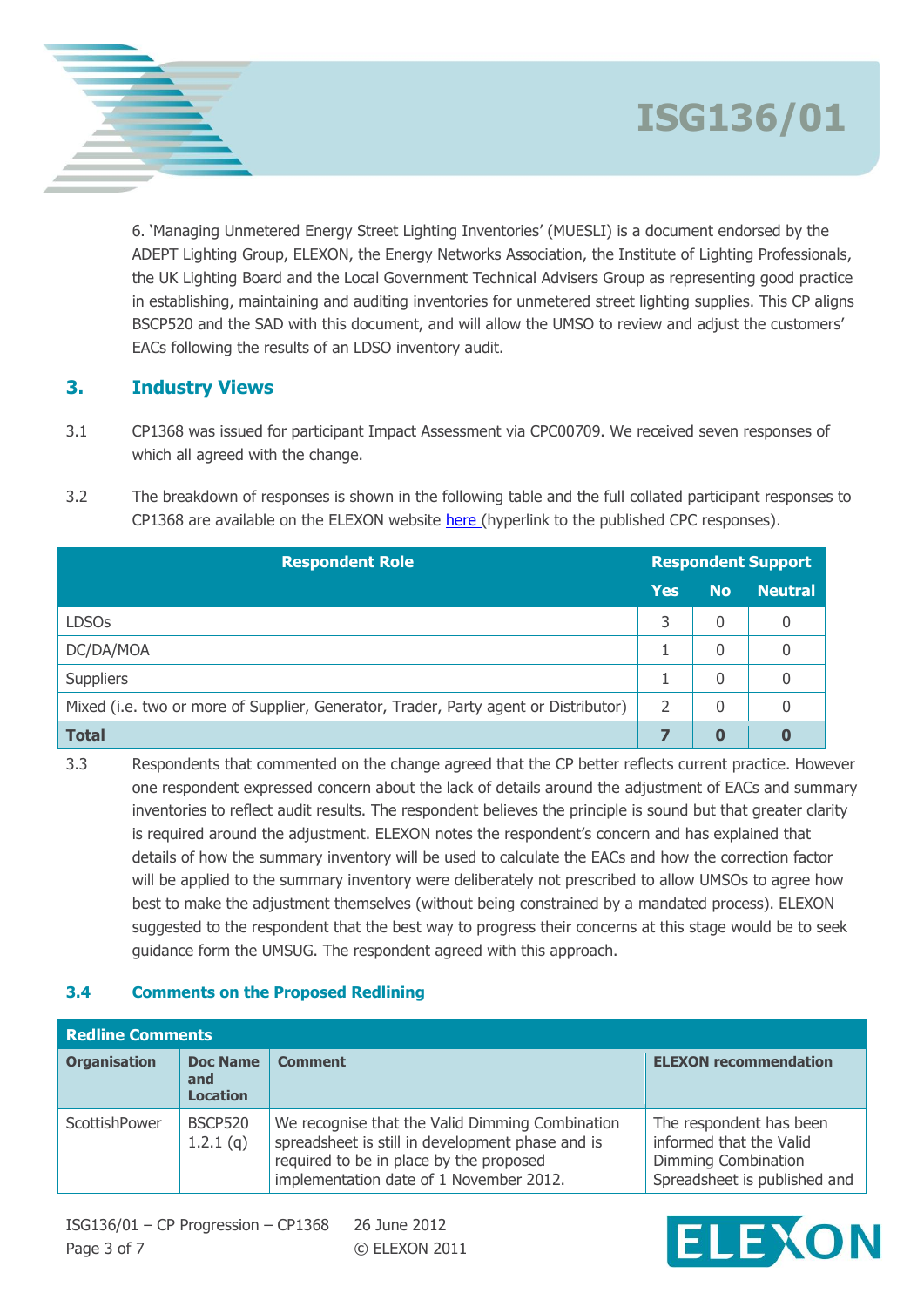|                              |                       |                                                                                                                                                                                                                                                                                                                                          | in use. The respondent<br>accepted this.                                                                                                                                           |
|------------------------------|-----------------------|------------------------------------------------------------------------------------------------------------------------------------------------------------------------------------------------------------------------------------------------------------------------------------------------------------------------------------------|------------------------------------------------------------------------------------------------------------------------------------------------------------------------------------|
| ScottishPower                | 3.1.1                 | As above.                                                                                                                                                                                                                                                                                                                                | As above.                                                                                                                                                                          |
| ScottishPower                | 3.4.3                 | ScottishPower will be required to implement a new<br>internal control process to monitor this change.                                                                                                                                                                                                                                    | The respondent was<br>contacted and said that this<br>comment was just to inform<br>us that they will need to do<br>this.                                                          |
| ScottishPower                | 4.5.1.1               | Within the PECU Array Variations it suggests that if<br>there is a variation in the number of PECU arrays<br>proposed by the MA, (previously Supplier), how will<br>the MA notify multiple suppliers, or as if suggested<br>Sharing PECU Arrays, what if the MA is not the lead<br>MA, who has the responsibility for advising all MA's. | The respondent was<br>contacted and informed that<br>the MA is not required to<br>notify the Supplier. The<br>respondent accepted this.                                            |
| Power Data<br>Associates Ltd | 3.3.1.5               | The agreed geographical location will always be<br>required irrespective of whether the EM is passive or<br>dynamic. In a dynamic EM it is used to calculate<br>switching times for time switches or for default<br>arrangements in the event of PECU array failure.<br>Suggest deletion of "in the event of Passive HH<br>Trading."     | Agreed and amended.                                                                                                                                                                |
| Power Data<br>Associates Ltd | 3.4.1                 | Although not part of the change, suggest alignment<br>of the flows against the two parties could be<br>improved.                                                                                                                                                                                                                         | Agreed and amended.                                                                                                                                                                |
| Power Data<br>Associates Ltd | 3.14.4                | Suggest action should read "Send corrected data<br>calculated in accordance with 3.9.1.1"                                                                                                                                                                                                                                                | Agreed and amended.                                                                                                                                                                |
| Power Data<br>Associates Ltd | 4.1, 4.2<br>and $4.3$ | These do not read well, and are misleading, until<br>you realise the reference to Charge codes and<br>Switch Regimes is a hyperlink. The hyperlink should<br>be entitled "Charge Codes and Switch Regimes page<br>of the BSC website".                                                                                                   | Agreed and amended.                                                                                                                                                                |
| Power Data<br>Associates Ltd | 4.4.4                 | The hyperlink to the ILP website does not work.<br>They have recently re-launched their website and<br>the new link is<br>"https://www.theilp.org.uk/documents/unmetered-<br>electricity/"                                                                                                                                               | Agreed and amended.                                                                                                                                                                |
| Power Data<br>Associates Ltd | 4.4.4                 | The following alternative texts are supplied as per<br>our response to Question 6 above.<br>The our preferred approach ensures that the<br>additional 'uplift' consumption is clearly visible to all<br>parties and that the appropriate correction factor is                                                                            | While we appreciate the<br>concerns of the respondent<br>we feel that the appropriate<br>forum for discussing these<br>issues further is the UMSUG.<br>The respondent has accepted |

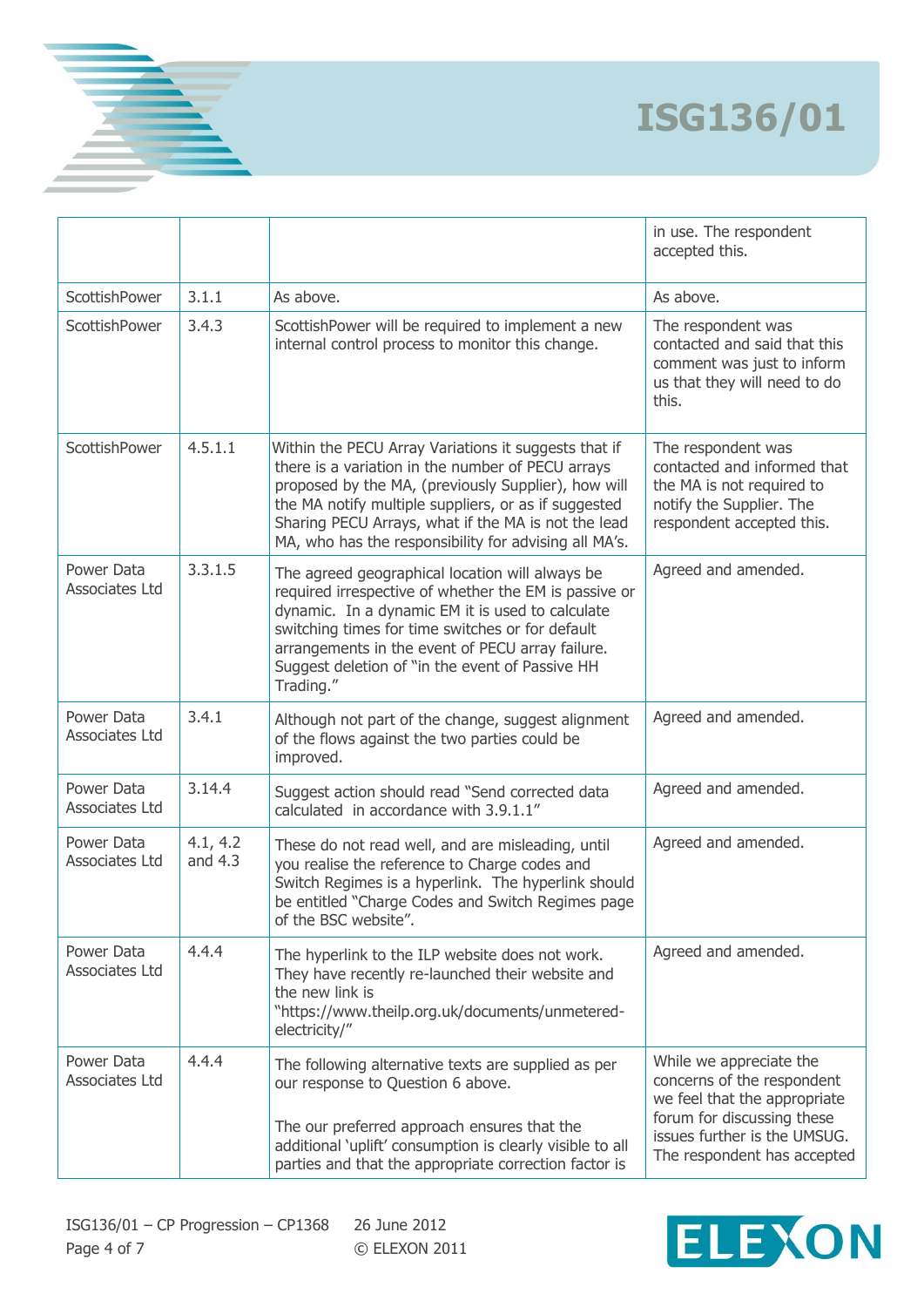|  | applied to Half Hourly and Non Half Hourly<br>inventories.                                                                                                                                                                                                                                                                                                                       | this. |
|--|----------------------------------------------------------------------------------------------------------------------------------------------------------------------------------------------------------------------------------------------------------------------------------------------------------------------------------------------------------------------------------|-------|
|  | The preferred approach involves an additional<br>section in the OID and creation of a single<br>'consumption adjustment' charge code rated at<br>1,000 circuit watts for use in consumption<br>adjustments.                                                                                                                                                                      |       |
|  | Preferred Approach                                                                                                                                                                                                                                                                                                                                                               |       |
|  | 4.4.4 Consumption Adjustments following LDSO<br><b>Inventory Audits</b>                                                                                                                                                                                                                                                                                                          |       |
|  | Where an audit of a customer's inventory has been<br>undertaken by the LDSO in accordance with the<br>best practice document: Managing Unmetered<br>Energy Street Lighting Inventories (MUESLI)<br>published on the Institute of Lighting Professionals<br>website:                                                                                                              |       |
|  | <b>ILP Website</b>                                                                                                                                                                                                                                                                                                                                                               |       |
|  | then the UMSO will prepare a revised inventory by<br>applying any correction factor calculated in<br>accordance with, and as defined, in the above best<br>practice document.                                                                                                                                                                                                    |       |
|  | The Operational Information Document details the<br>methodology for applying a correction factor to the<br>existing inventory to produce a revised inventory as<br>required by this paragraph.                                                                                                                                                                                   |       |
|  | The Customer will be deemed to have agreed that<br>the revised inventory of Apparatus relative to that<br>particular Unmetered Supply is that agreed between<br>the LDSO on whose Distribution System or<br>Associated Distribution System the Unmetered<br>Supply takes place and the Customer taking such<br>supply as defined in paragraph 8.2.4 of Section S8<br>of the BSC. |       |
|  | Paragraph for OID                                                                                                                                                                                                                                                                                                                                                                |       |
|  | Where it has been agreed that a revised inventory<br>will be prepared in accordance with Section 4.4.4 of<br>BSCP520, the UMSO shall calculate the load in watts<br>per switch regime listed in the existing summary<br>inventory.                                                                                                                                               |       |
|  |                                                                                                                                                                                                                                                                                                                                                                                  |       |

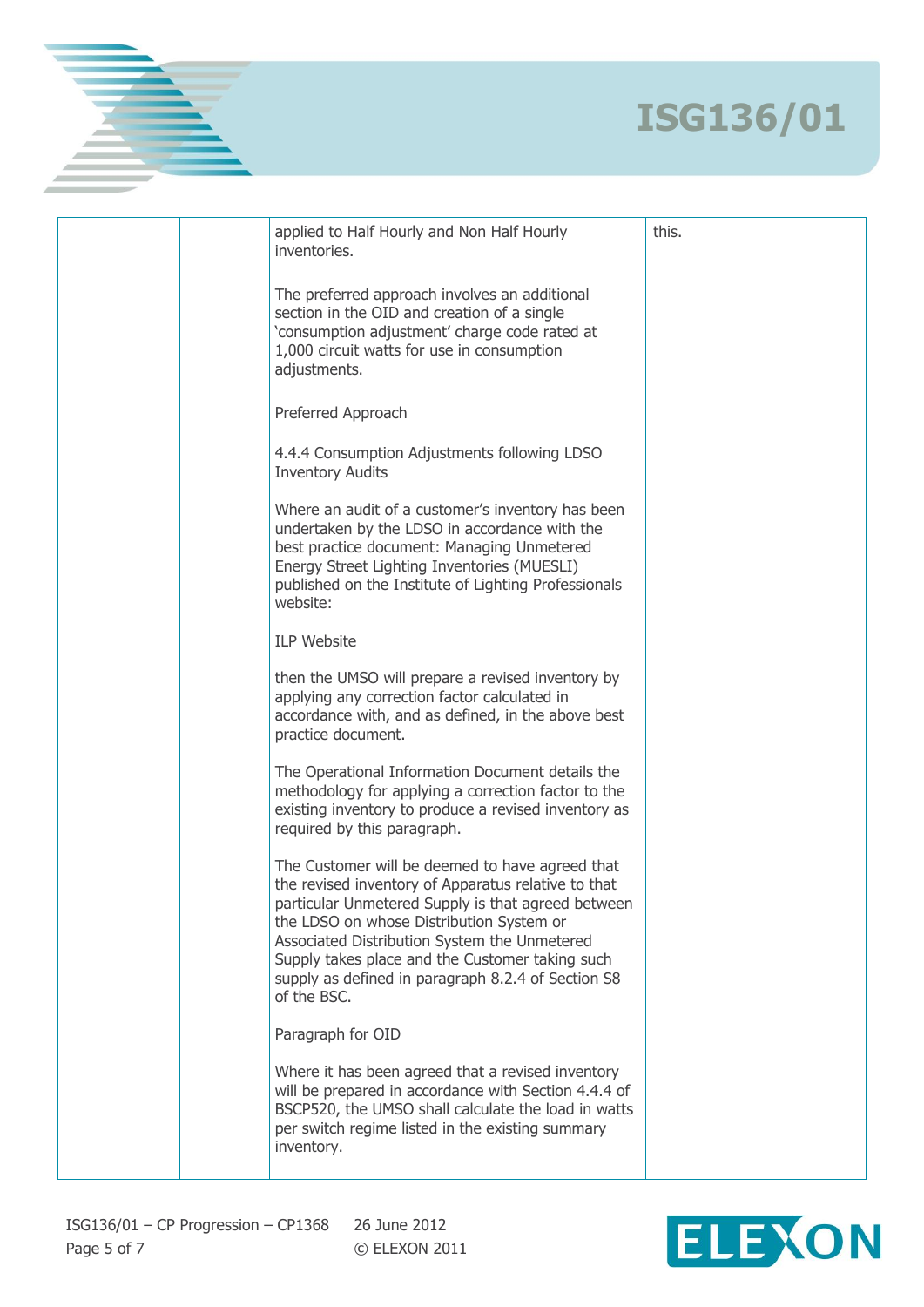|                              |         | To determine the above load, the circuit watts for all<br>charge codes with the same switch regime will be<br>multiplied by the number of items for each charge<br>code and totalled. The total load per switch regime<br>will be multiplied by the correction factor to derive<br>the new total load for that switch regime. The<br>difference between the two will be the audit<br>adjustment.<br>An entry per switch regime in the original inventory<br>will then be added to the summary inventory using<br>the 1,000 watt consumption adjustment charge<br>code to represent the increased load (audit<br>adjustment) per switch regime. This additional load<br>when used within the equivalent meter, or the EAC<br>calculation, will result in the increased consumption<br>determined by the audit.<br>In the following simple example if an inventory only<br>contained 2,000 items with a circuit rating of 80W<br>and 5,000 items with circuit rating of 50W against<br>switch regime 821, the total load in watts for switch<br>regime 821 would be $((2,000 \times 80) + (5000 \times 50))$<br>410,000 watts. Applying a correction factor of 1.12<br>increases the load to 459,200 watts. An entry of 49<br>items, using the switch regime 821 & the<br>consumption 'uplift' charge code (of 1000 watts),<br>will be added to the inventory to produce the<br>revised inventory.<br>This approach is to be used for both Half Hourly and<br>Non Half Hourly inventories. A uniform approach<br>prevents issues with customers switching from one<br>method of trading to the other. |                     |
|------------------------------|---------|-----------------------------------------------------------------------------------------------------------------------------------------------------------------------------------------------------------------------------------------------------------------------------------------------------------------------------------------------------------------------------------------------------------------------------------------------------------------------------------------------------------------------------------------------------------------------------------------------------------------------------------------------------------------------------------------------------------------------------------------------------------------------------------------------------------------------------------------------------------------------------------------------------------------------------------------------------------------------------------------------------------------------------------------------------------------------------------------------------------------------------------------------------------------------------------------------------------------------------------------------------------------------------------------------------------------------------------------------------------------------------------------------------------------------------------------------------------------------------------------------------------------------------------------------------------------------------------------------------|---------------------|
| Power Data<br>Associates Ltd | 3.2.3   | In order to respond to customer queries it should be<br>visible to a MA that a revised summary inventory<br>has been prepared in accordance with 4.4.4.<br>In the action column of 3.2.3 we suggest the<br>inclusion of the following.<br>"Where the revised summary Inventory details have<br>been prepared in accordance with 4.4.4, the UMSO<br>shall provide details of the correction factor used in<br>its preparation"                                                                                                                                                                                                                                                                                                                                                                                                                                                                                                                                                                                                                                                                                                                                                                                                                                                                                                                                                                                                                                                                                                                                                                       | As above.           |
| Power Data<br>Associates Ltd | 4.5.1.1 | In the first sentence of the paragraph headed<br>Research, replace "inform" with "determine".                                                                                                                                                                                                                                                                                                                                                                                                                                                                                                                                                                                                                                                                                                                                                                                                                                                                                                                                                                                                                                                                                                                                                                                                                                                                                                                                                                                                                                                                                                       | Agreed and amended. |